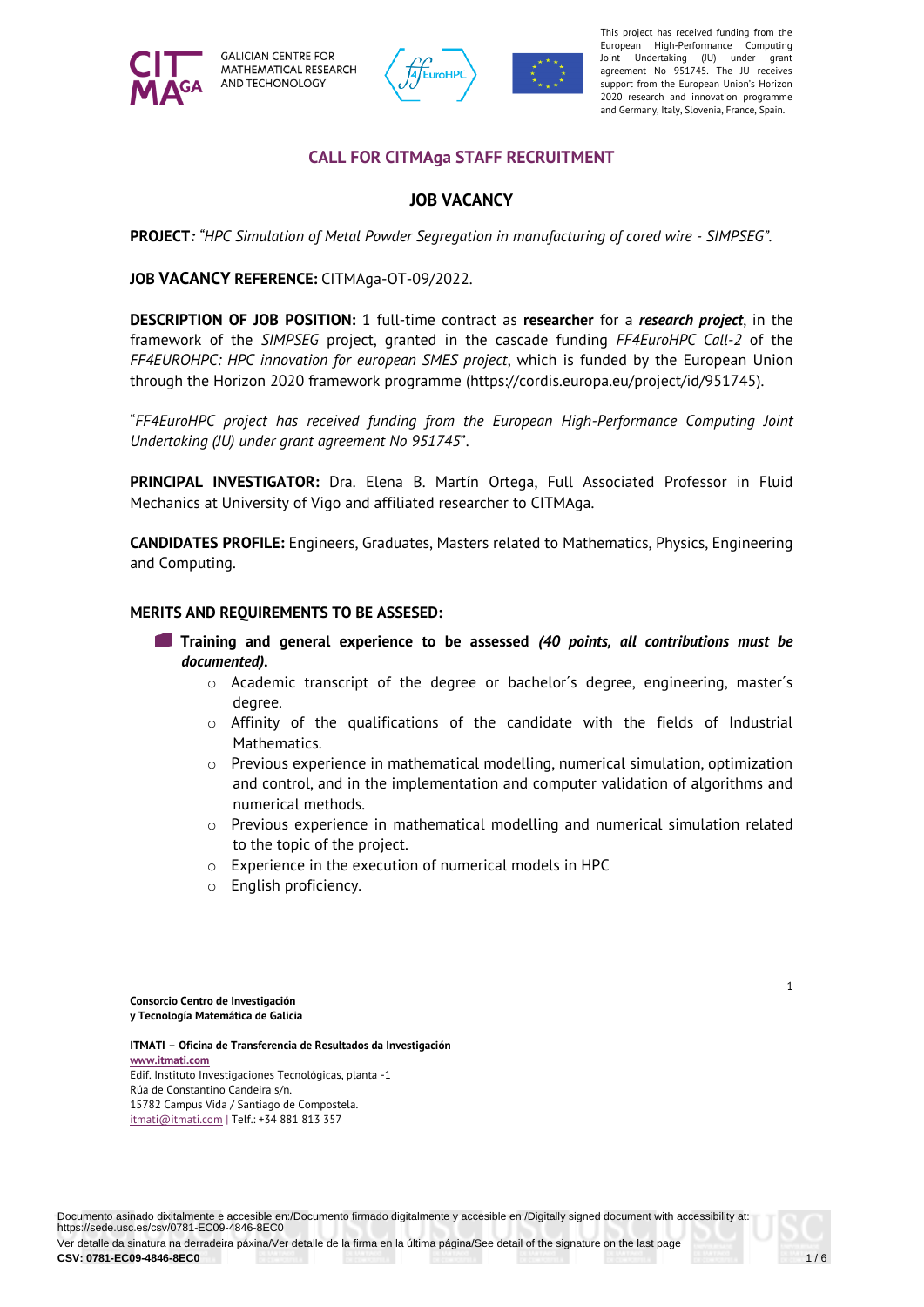



agreement No 951745. The JU receives of the European Union support from the European Union's Horizon This project has received funding from the European High-Performance Computing Joint Undertaking (JU) under grant 2020 research and innovation programme and Germany, Italy, Slovenia, France, Spain.

## **Knowledge and additional and specific experience to be assessed** *(30 points, all contributions must be documented)***.**

At the time of assessing the submitted applications, experience in some of the following fields related to the research areas of the Project will also be taken into account, but it is not necessary to have experience in all of them:

- o Knowledge of discrete element method (DEM/DPM) to simulate parameterized models of solid granular systems.
- o Advanced knowledge and previous experience in the use of programming languages (C++, Matlab, Python, etc.).
- o Previous experience in the use of numerical simulation open-source software (LIGGGHTS, MercuryDPM, OpenFoam).
- o Experience in the use of software in Linux environments.
- o Previous professional experience related to the theme of the project.
- $\circ$  Possession of a doctorate or master's degree in disciplines related to the subject will be an asset.

#### **Personal interview and letters of recommendation** *(30 points)***.**

Candidates achieving the best assessments according to the above criteria will be called to a personal interview and a test related to the functions of the position. In this third phase, the letters of recommendation that arrive for the candidate will be taken into account; only three letters of recommendation per candidate will be accepted, which must be sent directly by the person issuing the report and not the candidate himself. At least the three best rated candidates will be interviewed and between the two previous sections have reached at least 35 points.

#### **GENERAL REQUIREMENTS FOR CANDIDATES**

To be admitted the applicants, in addition to fulfilling the specific requirements demanded in the activity or project for which they make their request indicated in the previous point, they must have on the day of completion of submission of applications and keep them until the expected date of completion of the contract, the following general requirements:

- Be Spanish or national of any of the other Member States of the European Union or national of any state to which, by virtue of international treaties concluded by the European Union and ratified by Spain, the free movement of workers applies.
- The spouse of Spaniards and nationals of one of the other Member States of the European Union may also participate, whatever their nationality, and when the corresponding treaty so provides, or of nationals of a state to which By virtue of the international treaties concluded by the European Union and ratified by Spain, the free movement of workers

 $\overline{2}$ 

**Consorcio Centro de Investigación y Tecnología Matemática de Galicia**

**ITMATI – Oficina de Transferencia de Resultados da Investigación www.itmati.com** Edif. Instituto Investigaciones Tecnológicas, planta -1 Rúa de Constantino Candeira s/n. 15782 Campus Vida / Santiago de Compostela. itmati@itmati.com | Telf.: +34 881 813 357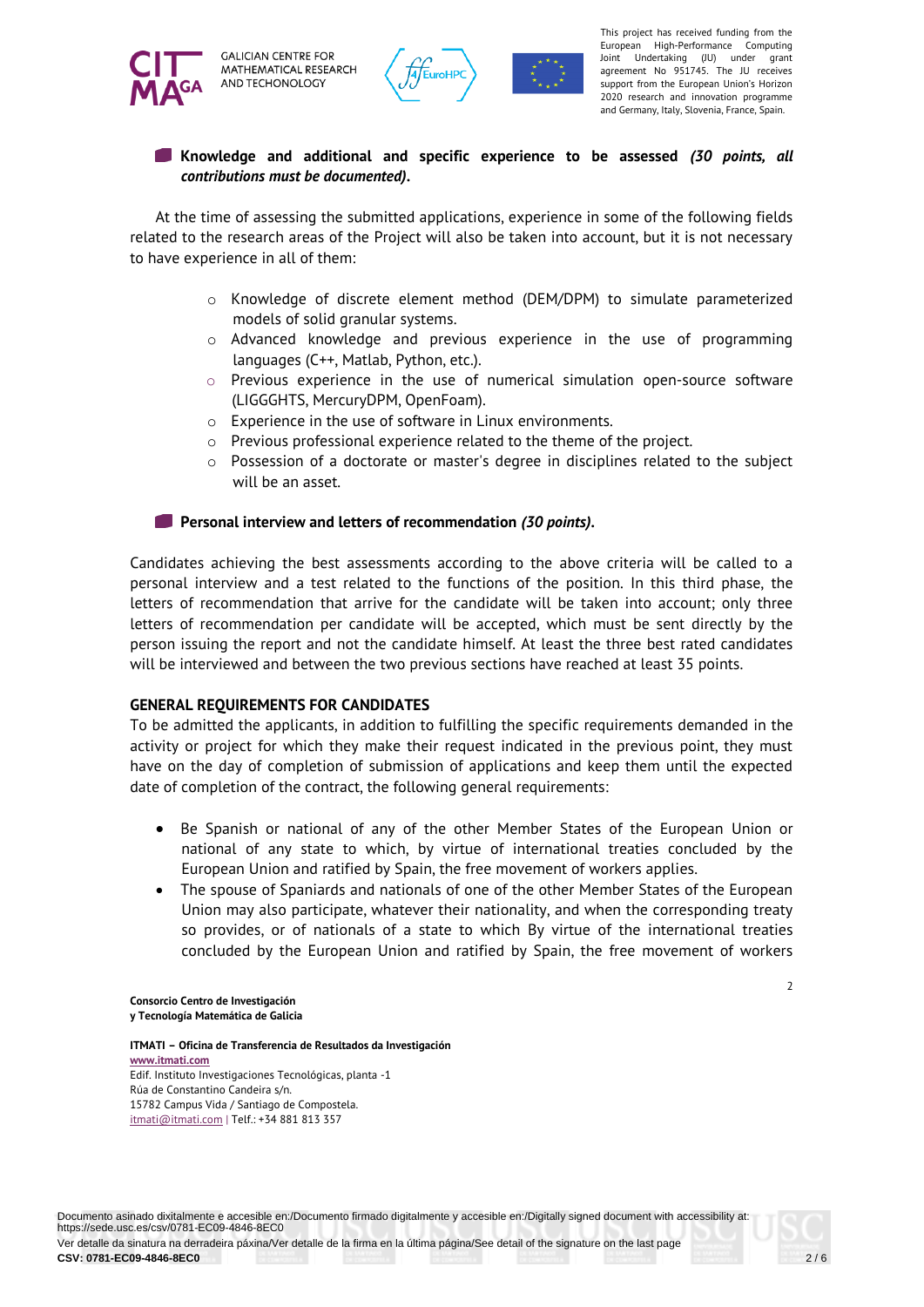



agreement No 951745. The JU receives of the European Union support from the European Union's Horizon This project has received funding from the European High-Performance Computing Joint Undertaking (JU) under grant 2020 research and innovation programme and Germany, Italy, Slovenia, France, Spain.

applies to them, provided they are not legally separated. Likewise, with the same conditions, their descendants and those of their spouse, under the age of twenty-one or older than that who live in their charge, may participate.

- Likewise, nationals of countries that are not members of the European Union or that are not included in the scope of international treaties concluded by the European Union and ratified by Spain in which the free movement of workers is applicable may participate. However, the formalization of the employment contract with these nationals is conditioned to the applicants having granted the exception or work permit and legal residence in Spain.
- Be at least 16 years old.
- Being in possession of the valid degree in Spain that is indicated according to Spanish legislation.
- Not suffer any disease or be affected by physical or mental limitation that is incompatible with the performance of the corresponding functions.
- Not to be separated, by means of a disciplinary file from the service of any of the public administrations, nor to be disabled for the performance of public functions.

## **CONDITIONS:**

- Gross monthly salary:  $1.862,62 \notin$  in 12 payments. This position has a project complement of 187,46 € per month.
- **Planned start date: the day following the resolution of the contract award.**<sup>1</sup>
- Duration and estimated date end of planned work: 13 months.**<sup>2</sup>**
- Full-time position.

## **EVALUATION COMMITTEE**:

Candidate´s applications will be assessed by an Evaluation Committee. This Committee will be made up of the scientific head of the Project, who will chair it, the scientific members of the project research team assigned to CITMAga, a researcher assigned to CITMAga who does not participate in the project and the secretary, who will be appointed by CITMAga. Final Evaluation Committee will be made public once the assessment of candidates is done, in the same document as selected candidates are announced.

**<sup>1</sup>** The planned start date could be modified depending on the date of resolution of the contract award. The contract will become in force at the same time that the service enters in effect.

**<sup>2</sup>** The duration of the contract could be modified depending on the date of resolution of the contract award and the duration of the research activity/project. Contract linked to a project funded by European Funds.

**Consorcio Centro de Investigación y Tecnología Matemática de Galicia**  3

**ITMATI – Oficina de Transferencia de Resultados da Investigación www.itmati.com**  Edif. Instituto Investigaciones Tecnológicas, planta -1 Rúa de Constantino Candeira s/n. 15782 Campus Vida / Santiago de Compostela. itmati@itmati.com | Telf.: +34 881 813 357

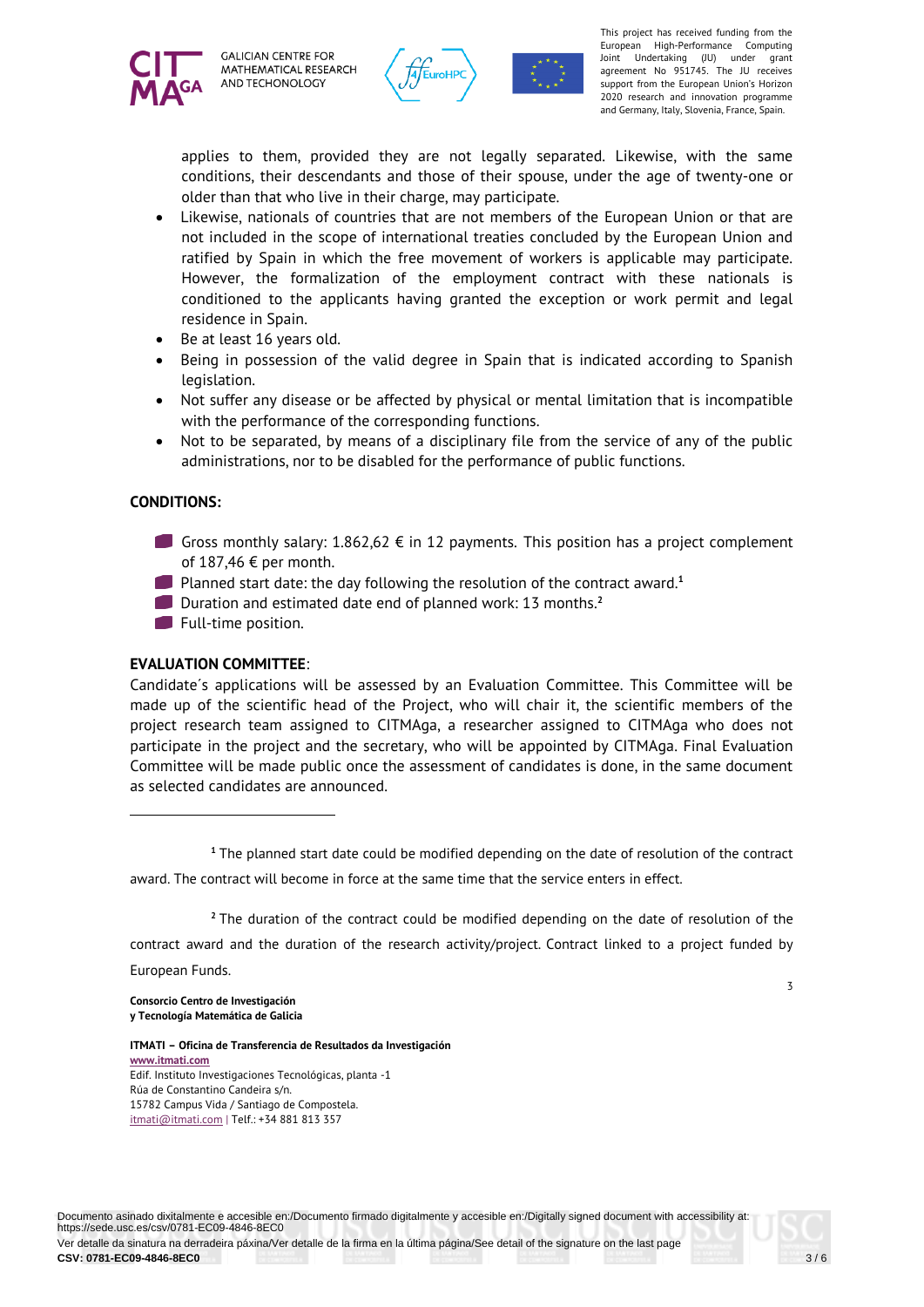

**GALICIAN CENTRE FOR** MATHEMATICAL RESEARCH AND TECHONOLOGY



agreement No 951745. The JU receives of the European Union support from the European Union's Horizon This project has received funding from the European High-Performance Computing Joint Undertaking (JU) under grant 2020 research and innovation programme and Germany, Italy, Slovenia, France, Spain.

**WORKPLACE:** Centro de Investigación y tecnología Matemática de Galicia (CITMAga), Campus Lagoas-Marcosende, Vigo (Pontevedra).

#### **SUBMISSION OF APPLICATIONS:**

People interested in this contract must send their applications before April 19th, 2022, 23:59 Spanish official time. Application should include (in English, Spanish or Galician) a cover letter summarizing the applicant´s career (general training and experience to be assessed, as well as additional merits referred to in the call), a curriculum (with mobile phone and email), and the academic tittle and transcript of degree and master; the *"work life"* (which proves the professional merits that appear in the curriculum vitae); and the accreditation of all the merits provided in the sections "Merits and requirements to be assessed" (English certificates and others). Letters of recommendation will only be accepted if they are sent directly by the person reporting (and not the candidate). All documentation must be sent to the following email address: itmati@itmati.com indicating the job vacancy reference CITMAga-OT-09/2022. The receipt of requests will be confirmed by email. Candidates who are invited to the interview phase must provide original documentation of the merits provided.

#### **DEADLINES AND RESOLUTION:**

Reception of applications: until April 19th, 2022 at 23:59 p.m, Madrid local time. Evaluation of applications and personal interviews: after April 19th, 2022. Resolution of the call: April 2022.

#### **WAITING LIST**

After the resolution of this call, candidates who have not been selected but meet the requirements laid down therein will automatically become part of a "waiting list" for this call in order of merit, according to the requirements established in the call. This "waiting list" will be published the same day as the resolution of the call, and it remains in force during the full project lifetime. If it deems appropriate, the Evaluation Committee of this call may make use of the "waiting list" provided that any researcher leaves the Project voluntarily, and for the entire Project duration.

## **CHARACTERISTICS OF CONTRACTS**

The personal hired through this call will be exclusively dedicated to carrying out the activities of the project that originate the call, so the duration of the contract is directly linked to the life of the specific project / activity, as well as to the existence of concrete financing derived from it. The amounts contemplated may suffer the variations established by the norms applicable to them or by unexpected causes not initially foreseen.

**Consorcio Centro de Investigación y Tecnología Matemática de Galicia**

**ITMATI – Oficina de Transferencia de Resultados da Investigación www.itmati.com** Edif. Instituto Investigaciones Tecnológicas, planta -1 Rúa de Constantino Candeira s/n. 15782 Campus Vida / Santiago de Compostela. itmati@itmati.com | Telf.: +34 881 813 357

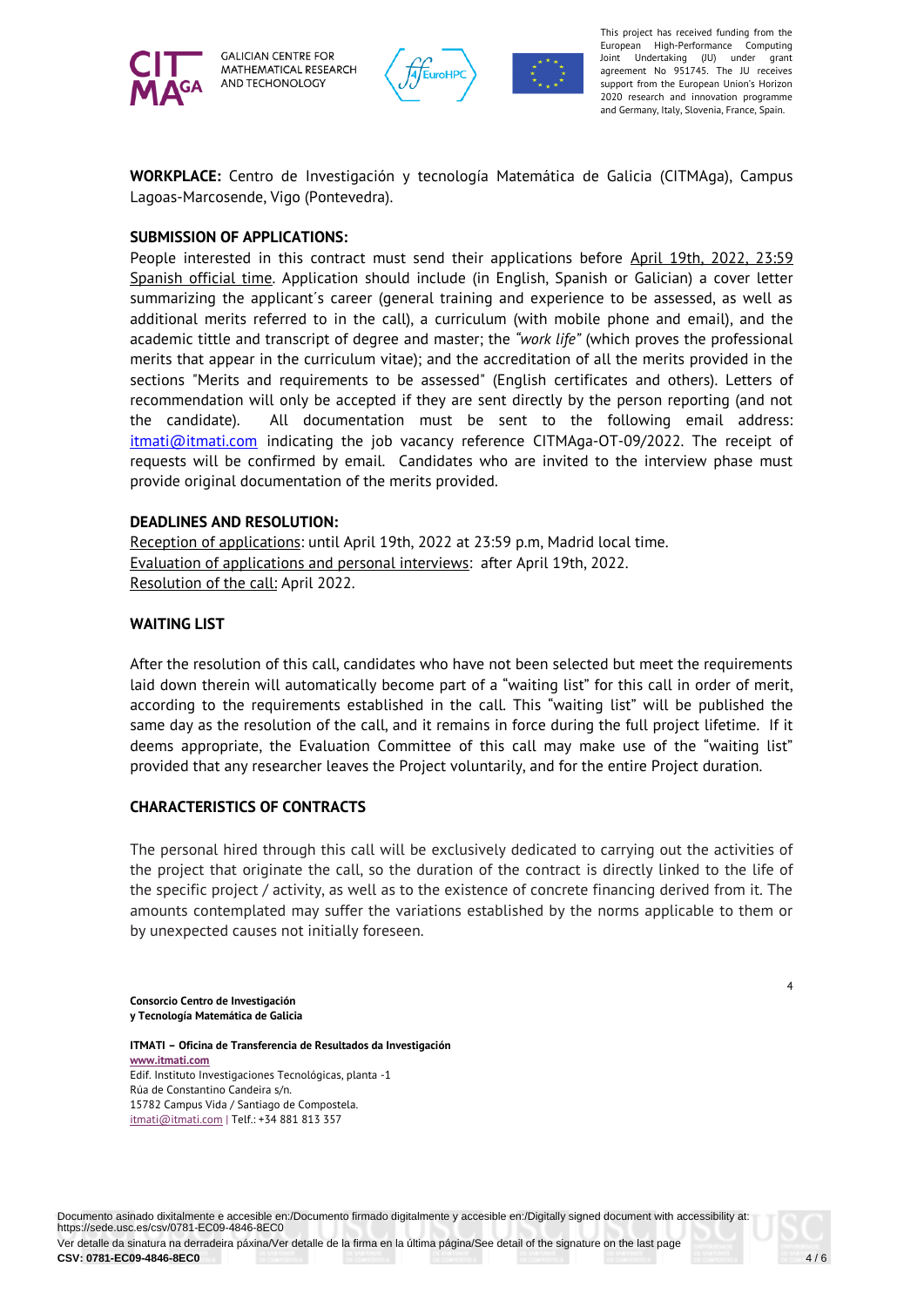

**GALICIAN CENTRE FOR** MATHEMATICAL RESEARCH AND TECHONOLOGY



agreement No 951745. The JU receives of the European Union support from the European Union's Horizon This project has received funding from the European High-Performance Computing Joint Undertaking (JU) under grant 2020 research and innovation programme and Germany, Italy, Slovenia, France, Spain.

## **NATURE OF CONTRACTS**

The hiring does not imply any commitment regarding the subsequent incorporation to the CITMAga staff.

### **SUBSIDIARY RESPONSABILITIES**

People hired must maintain the confidentiality of the activity they carry out, as well as keep secrecy of all issues and issues inherent to it and of which they are aware.

#### **INCOMPATIBILITIES**

The contracts subject to the call are subject, as far as their incompatibility regime, to the provisions of Law 53/1984, of December 26, on incompatibilities of the Personnel in the Service of Public Administrations.

All information regarding this call, as well as the resolution of this, will be published on the CITMAga website: https://citmaga.gal/procesos-seleccion-personal and on the ITMATI website: http://www.itmati.com/.

Rosa María Crujeiras Casais Directora Científica en funciones de CITMAga.



Salida:  $04/04/2022$ Nº Registro: 54

5

**Consorcio Centro de Investigación y Tecnología Matemática de Galicia** 

**ITMATI – Oficina de Transferencia de Resultados da Investigación www.itmati.com**  Edif. Instituto Investigaciones Tecnológicas, planta -1 Rúa de Constantino Candeira s/n. 15782 Campus Vida / Santiago de Compostela. itmati@itmati.com | Telf.: +34 881 813 357